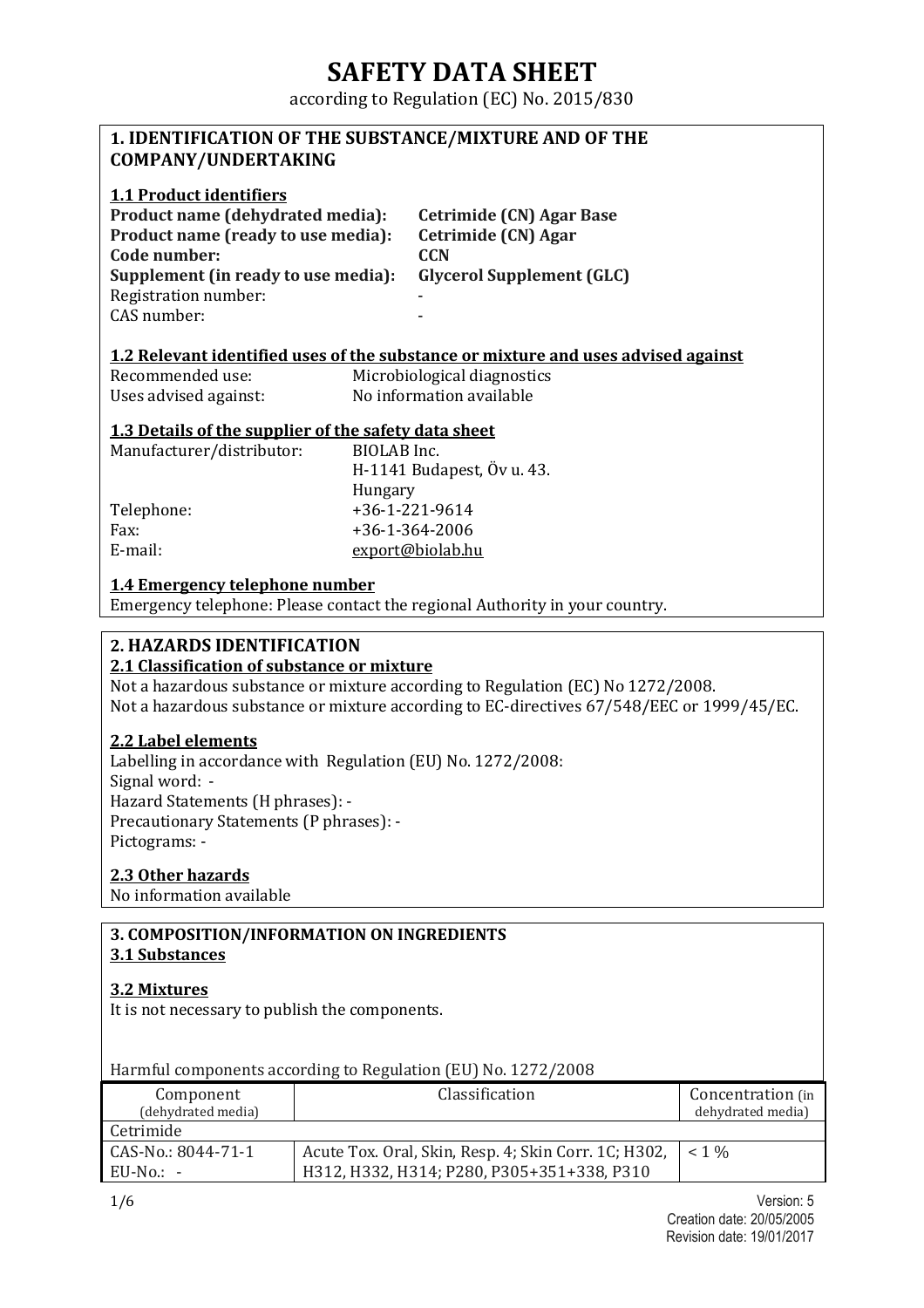## according to Regulation (EC) No. 2015/830

| Nalidixic acid                                       |                            |         |
|------------------------------------------------------|----------------------------|---------|
| CAS-No.: 389-08-2                                    | Resp. Sens. 1;             | $0.1\%$ |
| EU-No.: 206-864-7                                    | H334; P261, P281, P342+311 |         |
| Full text of the H and P phrases: see in section 16. |                            |         |

#### **4. FIRST AID MEASURES 4.1 Description of first aid measures**

| 7.1 Description of thist and ineasures                            |
|-------------------------------------------------------------------|
| Consult a physician. Show the label and this safety data sheet to |
| the doctor in attendance. Never administer anything orally to     |
| persons who are unconscious.                                      |
| Remove the victim from exposure and move into open air.           |
| Consult a physician.                                              |
| Remove contaminated clothing. Flush the skin with water, then     |
| wash thoroughly with soap and water.                              |
| Rinse out eyes with plenty of clean and cold water while          |
| pulling eyelids up, and seek medical assistance.                  |
| Rinse the mouth with water and seek immediate medical             |
| attention. Never administer anything orally to persons who are    |
| unconscious. Never induce vomiting.                               |
|                                                                   |

### **4.2 Most important symptoms and effect, both acute and delayed**

To the best of our knowledge, the chemical, physical, and toxicological properties have not been thoroughly investigated.

### **4.3 Indication of any immediate medical attention and special treatment needed**  No information available

### **5. FIRE FIGHTING MEASURES**

### **5.1 Suitable extinguishing media**

Use water spray, dry chemical or carbon dioxide.

### **5.2 Special hazards arising from the substance or mixture**

In case of fire: Carbon-oxides, nitrogen oxides. Thermal decomposition can lead to release of irritating gases and vapore.

### **5.3 Advice for fire-fighters**

Wear self contained breathing equipment for firefighting.

### **6. ACCIDENTAL RELEASE MEASURES**

### **6.1 Personal precautions, protective equipment and emergency procedures**

Avoid generation of dusts; do not inhale dusts. Provide appropriate exhaust ventilation. Use personal protective clothing.

### **6.2 Environmental precautions**

Prevent the contamination of drains, surface or subterranean waters, and the ground.

### **6.3 Methods and material for containment and cleaning up**

Take up dry. Keep in suitable, closed containers for disposal. Clean up affected area.

### **6.4 Reference to other sections**

Refer to protective measures listed in Section 8 and 13.

### **7. HANDLING AND STORAGE**

### **7.1 Precautions for safe handling**

No special requirement.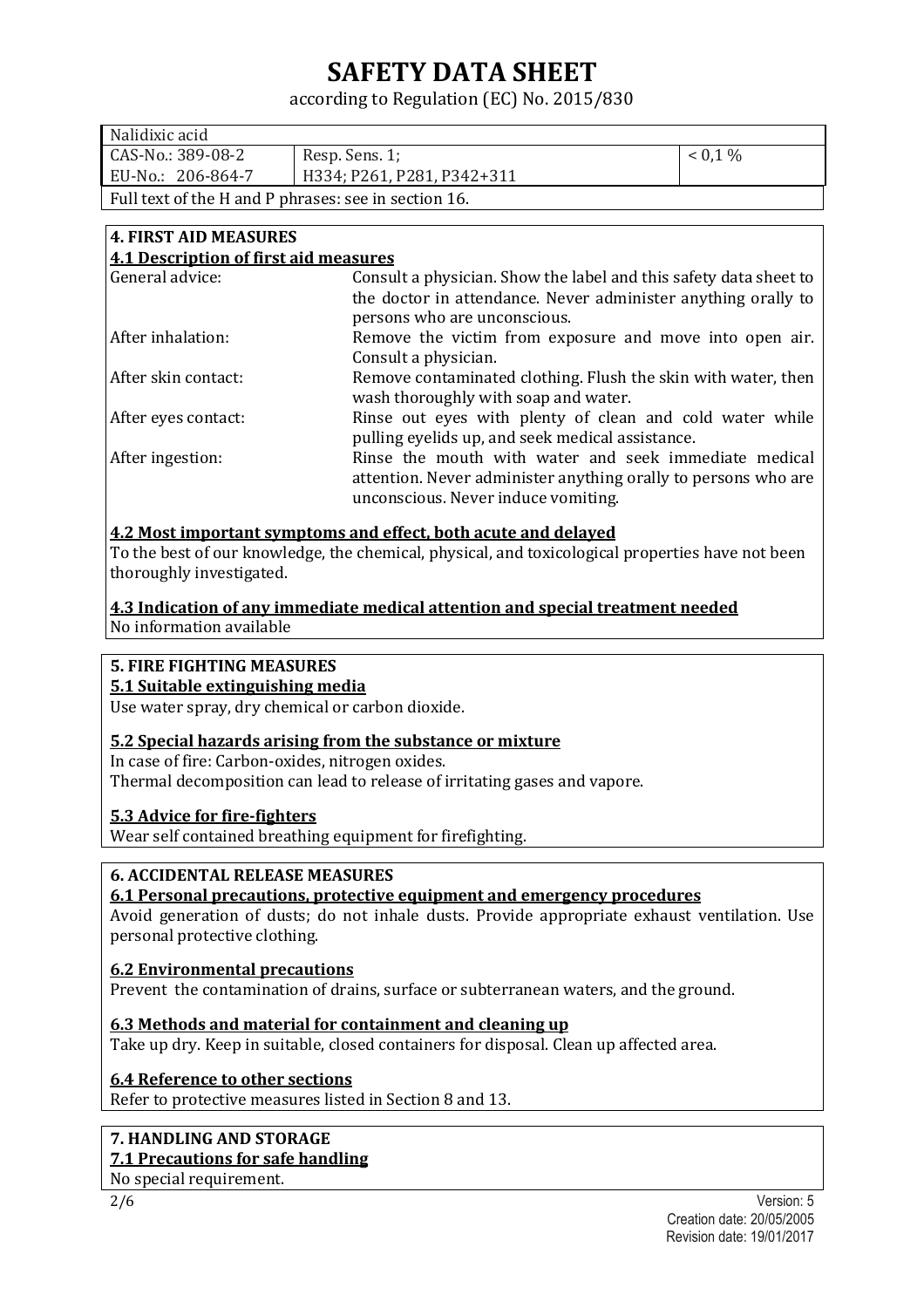### according to Regulation (EC) No. 2015/830

Avoid direct contact with the material, spillage, ingestion, eye and skin contact, inhalation. No eating and smoking during working. In the application area, smoking, eating and drinking must be prohibited. Bathing facilities with hot water, emergency douche and eye irrigator have to be ensured. Wash hands after working with the product.. Remove contaminated clothing.

### **7.2 Conditions for safe storage, including any incompatibilities**

Store the dehydrated media tightly closed in a dry place at room temperature. Store the bottled media protected from light at room temperature. Store the plated media protected from light at 2-8 °C.

### **7.3 Specific end use(s)**

Use in laboratories.

## **8. EXPOSURE CONTROLS/PERSONAL PROTECTION**

### **8.1 Control parameters**

The product does not contain substances with Professional Exposure Environmental Limit Values.

Exposure limits

Allowable workplace concentration  $(AK)$  (mg/m<sup>3</sup>): No information available Workplace peak concentration:  $(CK)$  mg/m<sup>3</sup>): No information available Biological exposure: No information available

### **8.2 Exposure controls**

General instructions

Avoid direct contact with the material, spillage, ingestion, eye and skin contact, inhalation. No eating and smoking during working. Bathing facilities with hot water, emergency douche and eye irrigator have to be ensured. Wash hands after working with the supplement. Remove contaminated clothing.

| Personal protection: | Wear protection clothing, remove the contaminated chlothing.                          |
|----------------------|---------------------------------------------------------------------------------------|
|                      | Wash hands after working with the substance.                                          |
|                      | Personal protection equipment: respirator required (type P1) when dusts are generated |
| Eye protection:      | safety glasses are required                                                           |
| Hand protection:     | use disposable gloves (nitrile caoutchouc 0,11<br>mm.                                 |
|                      | breakthrough time $0,11$ mm, breakthrough time $> 480$ min.),                         |
|                      | and wash hands after working with this substance                                      |

### **9. PHYSICAL AND CHEMICAL PROPERTIES 9.1 Information on basic physical and chemical properties**  Appearance (dehydrated medium): Homogeneous hygroscopic powder Colour (dehydrated medium): Yellowish Odor (dehydrated medium): No information available pH before autoclaving  $(25 \degree C)$ : 7,1 approx. Appearance (ready to use medium): Gel Colour (ready to use medium): Yellowish Odor (ready to use medium): No information available pH (ready to use medium,  $25^{\circ}$ C):  $7.0 - 7.2$ Water solubility:  $> 50 g/l$ Odor threshold: No information available Melting point/range: No information available Flash point: No information available Evaporation rate: No information available Flammability (solid, gas): No information available Flammability range: No information available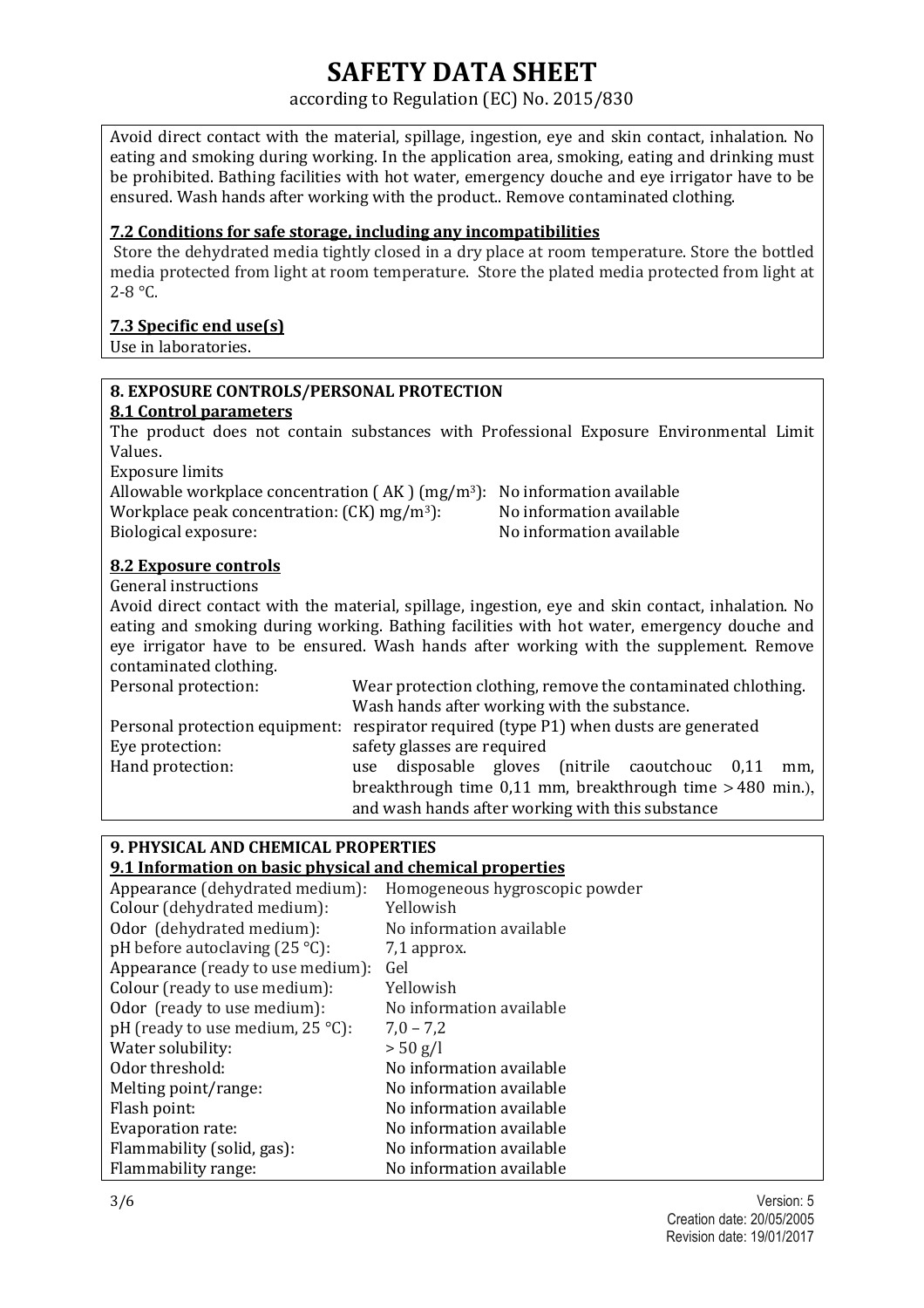## according to Regulation (EC) No. 2015/830

| Vapor pressure:                                                   | No information available |
|-------------------------------------------------------------------|--------------------------|
| Vapor density:                                                    | No information available |
| Relative density:                                                 | No information available |
| Partition coefficient (n-octanol/water): No information available |                          |
| Autoignition temperature:                                         | No information available |
| Decomposition temperature:                                        | No information available |
| Viscosity:                                                        | No information available |
| <b>Explosive properties:</b>                                      | No information available |
| Oxidizing properties:                                             | No information available |

### **9.2 Other information**

No information available

### **10. STABILITY AND REACTIVITY**

### **10.1 Reactivity**

No information available

### **10.2 Chemical stability**

Stable under the recommended handling and storage conditions (see section7).

### **10.3 Possibility of hazardous reactions**

No information available

### **10.4 Conditions to avoid**

Strong heating, in case of powdered media: risk of powder explosion.

### **10.5 Incompatible materials**

No information available

### **10.6 Hazardous decomposition products**

See details in section 5.

### **11. TOXICOLOGICAL INFORMATION 11.1 Information on toxicological effects**

| Acute toxicity:                    | No information available                                        |
|------------------------------------|-----------------------------------------------------------------|
| Skin irritation/corrosion:         | No information available                                        |
| Serious eye damage/irritation:     | No information available                                        |
| Respiratory or skin sensitization: | No information available                                        |
| Germ cell mutagenicity:            | No information available                                        |
| Carcinogenicity:                   | No component of this product present at levels greater          |
|                                    | than or equal to $0.1\%$ is identified as probable, possible or |
|                                    | confirmed human carcinogen by IARC.                             |
| Reproductive toxicity:             | No information available                                        |
| STOT – single exposure:            | No information available                                        |
| STOT – repeated exposure:          | No information available                                        |
| Aspiration hazard:                 | No information available                                        |

### **12. ECOLOGICAL INFORMATIONS 12.1 Toxicity**

No information available

## **12.2 Persistence and degradability**

No information available

### **12.3 Bioaccumulative potential**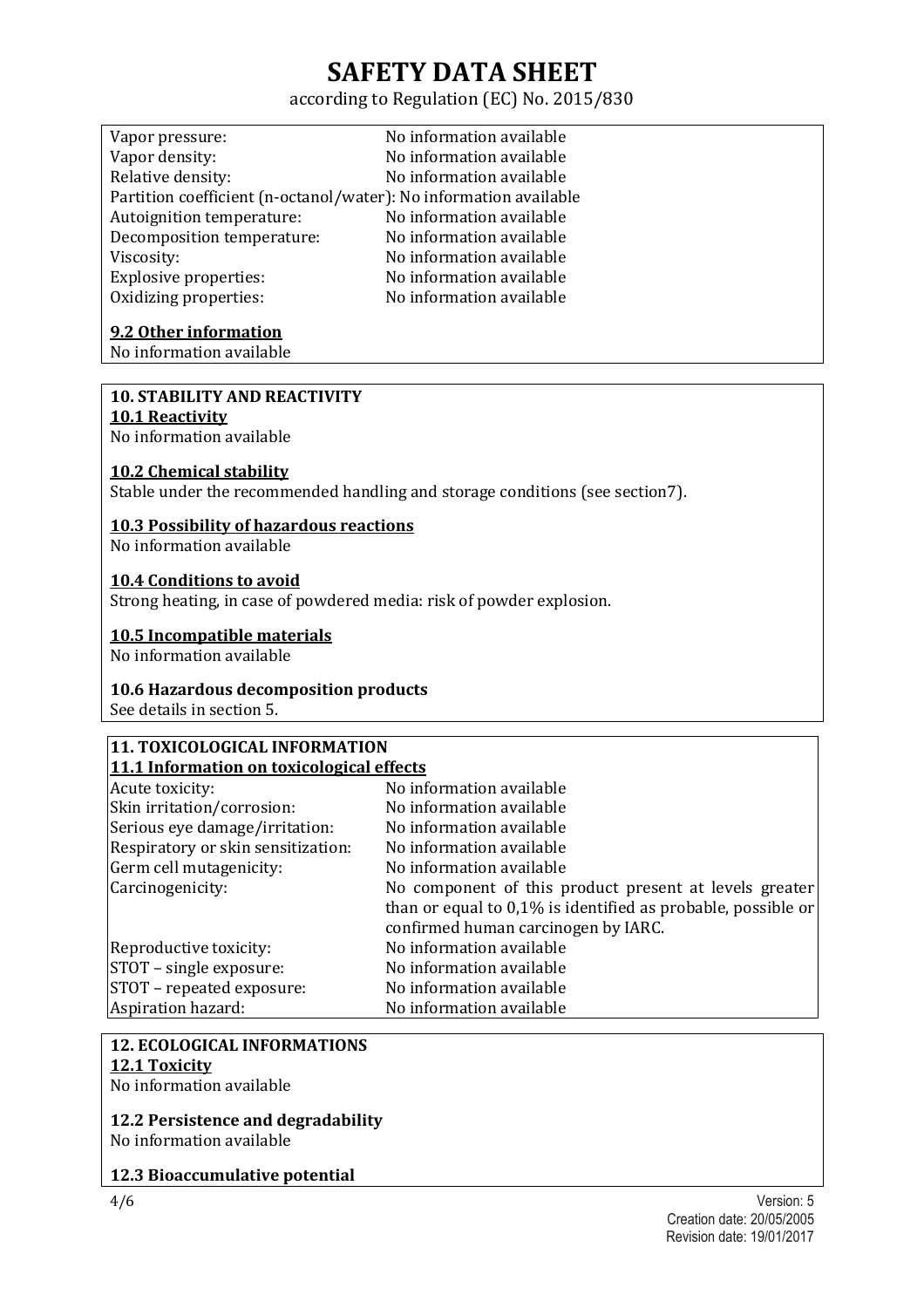according to Regulation (EC) No. 2015/830

No information available

### **12.4 Mobility in soil**

No information available

### **12.5 Results of PBT and vPvB assessment**

No information available

### **12.6. Other adverse effects**

Do not dispose of the residue into water, sewage or soil.

### **13. DISPOSAL CONSIDERATIONS 13.1 Waste treatment methods**

**Product:** Residue is classified as hazardous.

**Contaminated packaging:** Handle contaminated empty packaging in the same way as the substance itself.

**Waste treatment regulations**: Dispose of in accordance with the European Directives on waste and hazardous waste. Dispose of in accordance with local regulations.

| <b>14. TRANSPORT INFORMATION</b>                                                                                                     |                                                                         |          |
|--------------------------------------------------------------------------------------------------------------------------------------|-------------------------------------------------------------------------|----------|
| 14.1 UN-number                                                                                                                       |                                                                         |          |
| ADR/RID: -                                                                                                                           | $IMDG$ :-                                                               | IATA:-   |
| 14.2 UN proper shipping name                                                                                                         |                                                                         |          |
| ADR/RID:                                                                                                                             | Not dangerous goods                                                     |          |
| IMDG:                                                                                                                                | Not dangerous goods                                                     |          |
| IATA:                                                                                                                                | Not dangerous goods                                                     |          |
| <b>14.3 Transport hazard class(es)</b>                                                                                               |                                                                         |          |
| ADR/RID: no                                                                                                                          | IMDG: no                                                                | IATA: no |
| 14.4 Packaging<br>ADR/RID: no                                                                                                        | IMDG: no                                                                | IATA:no  |
| <b>14.5 Environmental Hazards</b>                                                                                                    |                                                                         |          |
| ADR/RID: no                                                                                                                          | IMDG: no                                                                | IATA: no |
| <b>14.6 Special precautions for user</b><br>No special precautions required                                                          |                                                                         |          |
|                                                                                                                                      | 14.7 Transport in bulk according to Annex II of MARPOL and the IBC code |          |
| Not applicable, packaged goods                                                                                                       |                                                                         |          |
|                                                                                                                                      |                                                                         |          |
| <b>15. REGULATORY INFORMATION</b><br><u>15.1 Safety, health and environmental regulations/legislation specific for the substance</u> |                                                                         |          |

### **or mixture**

Regulation (EC) No 1907/2006 (REACH) and 1272/2008 EK (CLP-GHS)

### **15.2 Chemical safety assessment**

There has been no evaluation a chemical safety assessment of the product.

### **16. OTHER INFORMATION**

Full text of H and P phrases:

| H302 | Harmful if swallowed.         |
|------|-------------------------------|
| H312 | Harmful in contact with skin. |